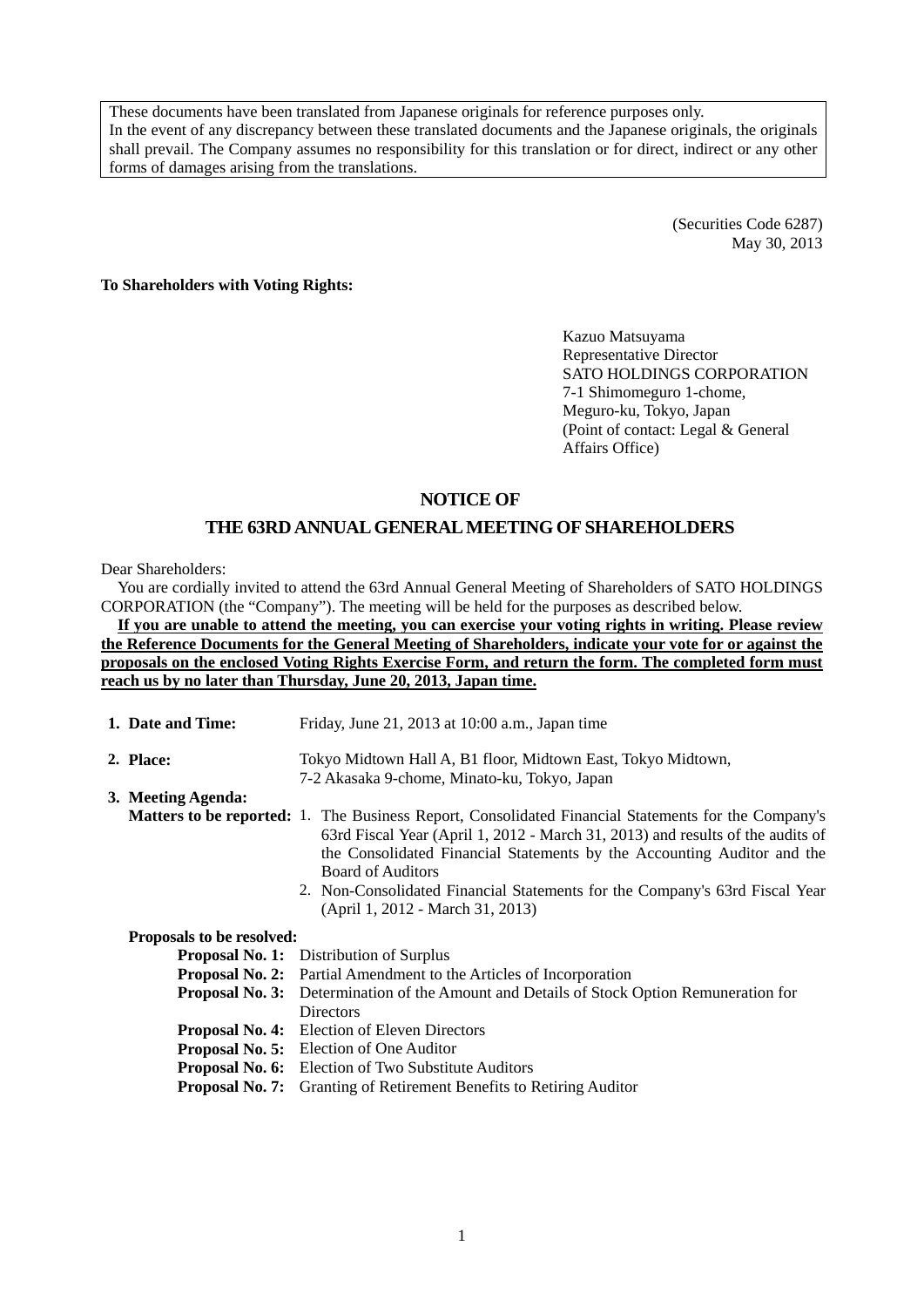- ・ When attending the meeting, please submit the enclosed Voting Rights Exercise Form at the reception desk.
- ・ You may exercise your voting rights by proxy by having another shareholder who holds voting rights attend the General Meeting on your behalf, provided that a document certifying him or her as your proxy is submitted.
- ・ Any updates to the Reference Documents for the General Meeting of Shareholders, Business Report, Non-Consolidated Financial Statements and Consolidated Financial Statements will be posted on the Company's website at the following URL: (http://www.sato.co.jp/ir/stockholder/shareholders/index.html)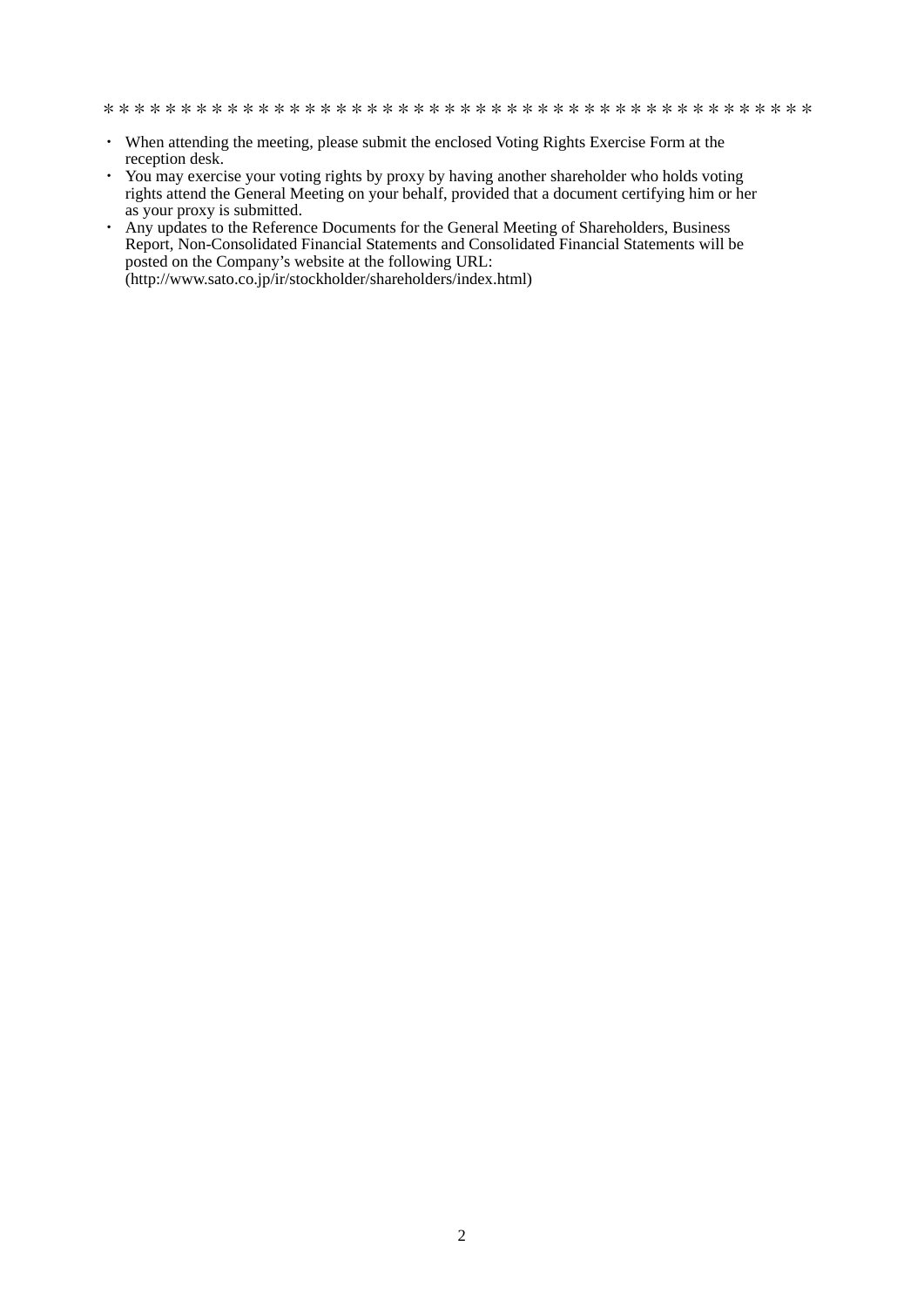# **Reference Documents for the General Meeting of Shareholders**

## **Proposal No. 1:** Distribution of Surplus

After taking into account the performance of the fiscal year under review and the business environment, and based on the Company's basic policy of distributing stable and continuous dividends and maintaining a stable internal reserve for business expansion, the Company hereby proposes the following as the year-end dividend for the 63rd fiscal year:

- (1) Type of dividend assets Cash
- (2) Allocation of dividend assets and the total amount of dividends Allocation of dividend: 20 yen per share of common stock of the Company<br>Total amount of dividends: 602,183,600 yen Total amount of dividends:
- (3) Effective date of distribution of surplus June 24, 2013

Combined with the interim dividend, the total amount of the annual dividends will be 37 yen per share, an increase of 2 yen compared with the previous fiscal year.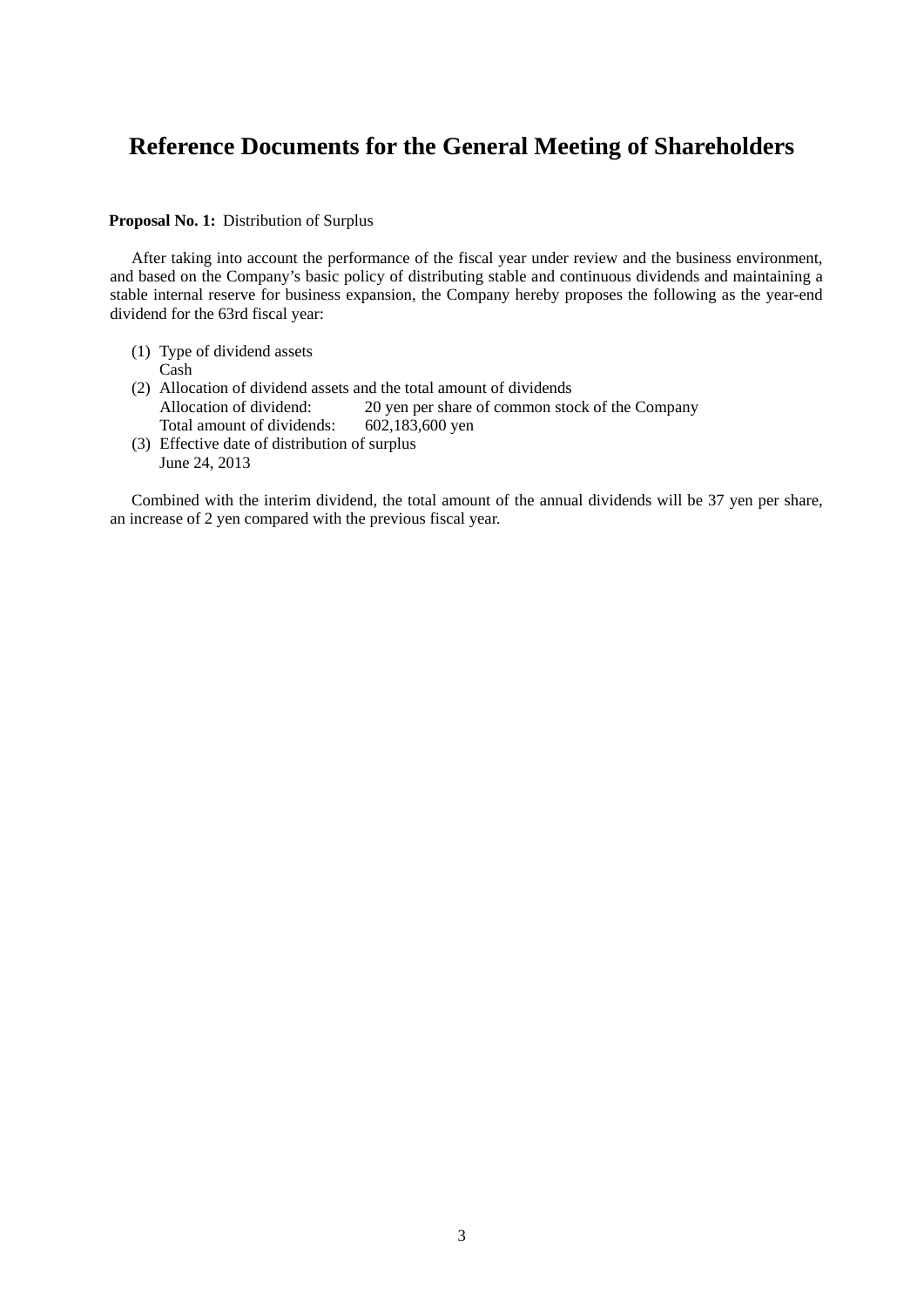## **Proposal No. 2:** Partial Amendment to the Articles of Incorporation

- 1. Reasons for the Proposed Amendments
- (1) To provide better services to shareholders, the Company plans to introduce a system for holders of fractional shares to purchase additional fractional shares in accordance with the provisions of Article 194 of the Companies Act, and proposes the addition of a new article to reflect this amendment.
- (2) The Company proposes to make necessary amendments to the current Article 30 of the Articles of Incorporation in order to stipulate the term of office of substitute auditors who are elected by resolution in accordance with the provisions of Article 329, Paragraph 2 of the Companies Act, and the effective period of this resolution.

| <b>Current Articles of Incorporation</b>                                                                                                                                                                                                                                                                                                                                                                                                                                | <b>Proposed Amendments</b>                                                                                                                                                                                                                                                                                                                                                                      |
|-------------------------------------------------------------------------------------------------------------------------------------------------------------------------------------------------------------------------------------------------------------------------------------------------------------------------------------------------------------------------------------------------------------------------------------------------------------------------|-------------------------------------------------------------------------------------------------------------------------------------------------------------------------------------------------------------------------------------------------------------------------------------------------------------------------------------------------------------------------------------------------|
| Article 1 to Article 9 (Text omitted)                                                                                                                                                                                                                                                                                                                                                                                                                                   | Article 1 to Article 9 (Unchanged)                                                                                                                                                                                                                                                                                                                                                              |
| (New)                                                                                                                                                                                                                                                                                                                                                                                                                                                                   | (Request for Sale by Holders of Fractional Shares)<br>Article 10. A shareholder of the Company who<br>holds shares amounting to less than one unit<br>may, in accordance with the provisions of the<br>Share Handling Regulations, request the<br>Company to sell him/her additional fractional<br>shares that would constitute full share units<br>when combined with his/her existing shares. |
| Article 10 to Article 29 (Text omitted)                                                                                                                                                                                                                                                                                                                                                                                                                                 | Article 11 to Article 30 (Unchanged)                                                                                                                                                                                                                                                                                                                                                            |
| (Term of Office of Company Auditors)<br>Article 30. 1. The term of office of each company<br>auditor expires at the closing of the ordinary<br>shareholders meeting for the final business<br>year that falls within four years after the<br>election of that company auditor.<br>2. The term of office of each company auditor<br>elected to fill a vacancy for a company<br>auditor resigning before the expiry of that<br>resigning company auditor's term of office | (Term of Office of Company Auditors)<br>Article 31. 1. (Unchanged)<br>2. (Unchanged)                                                                                                                                                                                                                                                                                                            |
| will expire when the term of office of the<br>resigning company auditor would have<br>ordinarily expired.<br>(New)                                                                                                                                                                                                                                                                                                                                                      | 3. The resolution for the election of a substitute<br>company auditor shall be effective until the<br>opening of the ordinary general meeting of<br>shareholders for the final business year that<br>falls within two years after the election of<br>that substitute company auditor.                                                                                                           |

2. Details of the Proposed Amendments

(The changed sections have been underlined.)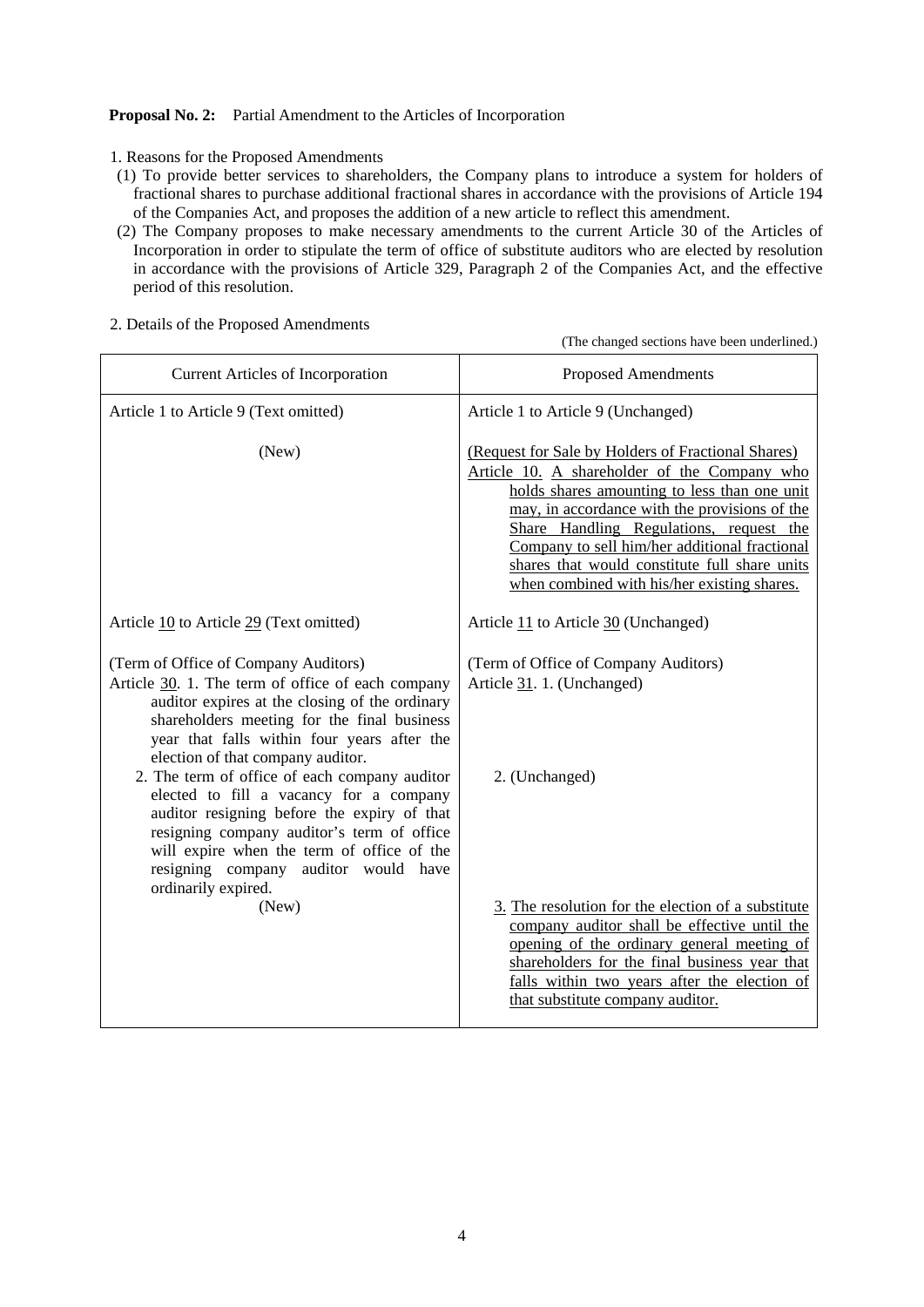| <b>Current Articles of Incorporation</b> | Proposed Amendments                                                                                                                                                                                                                                                                                                                                                                                       |
|------------------------------------------|-----------------------------------------------------------------------------------------------------------------------------------------------------------------------------------------------------------------------------------------------------------------------------------------------------------------------------------------------------------------------------------------------------------|
| (New)                                    | 4. The substitute company auditor referred to in<br>the preceding paragraph shall hold office for<br>the unexpired term of the company auditor<br>whom he/she succeeds, provided that it ends<br>no later than the closing of the ordinary<br>general meeting of shareholders for the final<br>business year that falls within four years after<br>the election of that substitute<br>company<br>auditor. |
| Article 31 to Article 39 (Text omitted)  | Article 32 to Article 40 (Unchanged)                                                                                                                                                                                                                                                                                                                                                                      |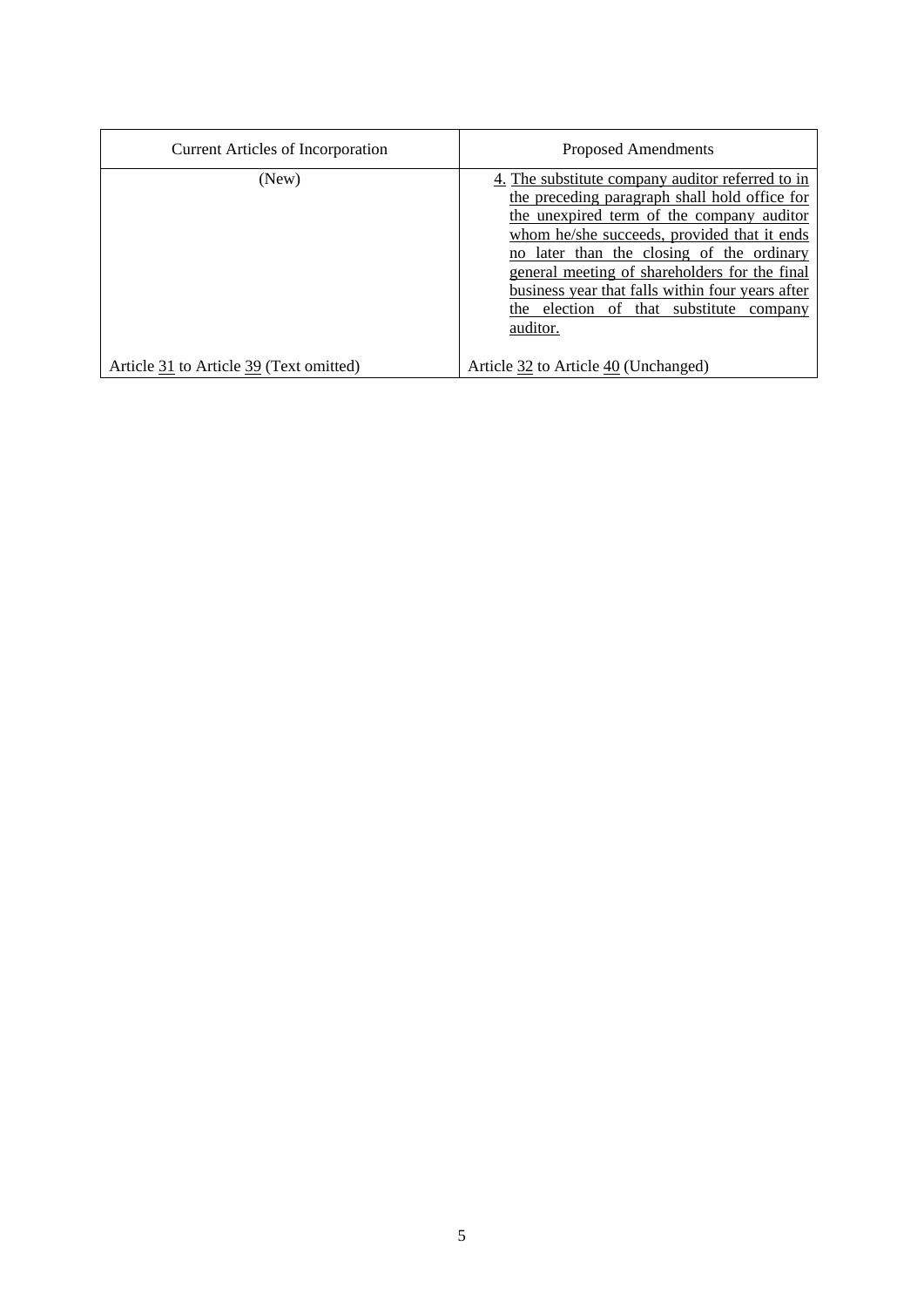#### **Proposal No. 3:** Determination of the Amount and Details of Stock Option Remuneration for Directors

After reviewing the existing remuneration for Directors, the Company proposes to allot stock acquisition rights not exceeding the annual amount of 40 million yen as additional remuneration through the issuance of stock compensation-type stock options to Directors (excluding Outside Directors).

The remuneration amount of the stock option is the amount obtained by multiplying the fair value per unit of stock acquisition right on the allotment date by the units of stock acquisition rights to be allotted.

The number of Directors (excluding Outside Directors) will be six upon approval of Proposal No. 4 as proposed. The Company also proposes that the decision on the date of issuance and specific allocation of the stock acquisition rights be entrusted to the Board of Directors.

The reasons for the allocation of stock acquisition rights to Directors as remuneration and their details are as follows:

1. Reasons for the allocation of stock acquisition rights to Directors as remuneration

By strongly linking the remuneration for Directors (excluding Outside Directors) of the Company with the Company's business results and stock value, the Directors will share with shareholders not only the merits of stock price rises, but also the risks of stock price declines. The Company believes that this will further enhance the motivation and commitment of the Directors to improve our enterprise value and mid- to long-term business performance.

- 2. Details of stock acquisition rights
- (1) Total number of stock acquisition rights and the class and number of shares to be issued or transferred upon the exercise of stock acquisition rights

Total number of stock acquisition rights:

Up to 2,500 per year

Class and number of shares to be issued or transferred upon the exercise of stock acquisition rights: Up to 25,000 shares of common stock of the Company

The number of shares to be issued or transferred for each unit of stock acquisition right (hereinafter referred to as "number of shares to be granted") shall be 10.

The Company shall adjust the number of shares to be granted as deemed necessary in the event of merger, corporate spilt, free distribution of shares, stock spilt, or stock consolidation when such adjustments are to be appropriate.

(2) Amount to be paid upon the exercise of stock acquisition rights

The amount to be paid by Directors in exchange for the stock acquisition rights shall be calculated using models such as the Black-Scholes model based on the various conditions applicable on the allotment date. This amount shall be offset against the aforementioned remuneration receivable from the Company.

- (3) Amount of assets to be paid upon the exercise of stock acquisition rights The amount of assets to be paid upon the exercise of stock acquisition rights shall be the amount obtained by multiplying the exercise price of the stock acquisition rights being 1 yen per share by the number of shares to be granted.
- (4) Exercise period for the stock acquisition rights Within thirty years from the day following the date of allotment of the stock acquisition rights.
- (5) Main condition for exercising stock acquisition rights Holders of stock acquisition rights may exercise the rights in full within ten days following the day they cease to be Directors or Executive Officers of the Company during the period stated in (4) above.
- (6) Restriction on transfer of stock acquisition rights

Transfer of stock acquisition rights shall be allowed only in case of inheritance, in principle.

(7) Other matters concerning stock acquisition rights Details of the above (1) through (6) and other matters concerning stock acquisition rights shall be determined at the Board of Directors meeting where the terms and conditions for the offering of stock acquisition rights are to be decided.

#### (For reference)

The Company plans to issue its Executive Officers the same stock acquisition rights as described above, in the number of units deemed necessary by the Company as remuneration amount calculated based on the fair value of each stock acquisition right.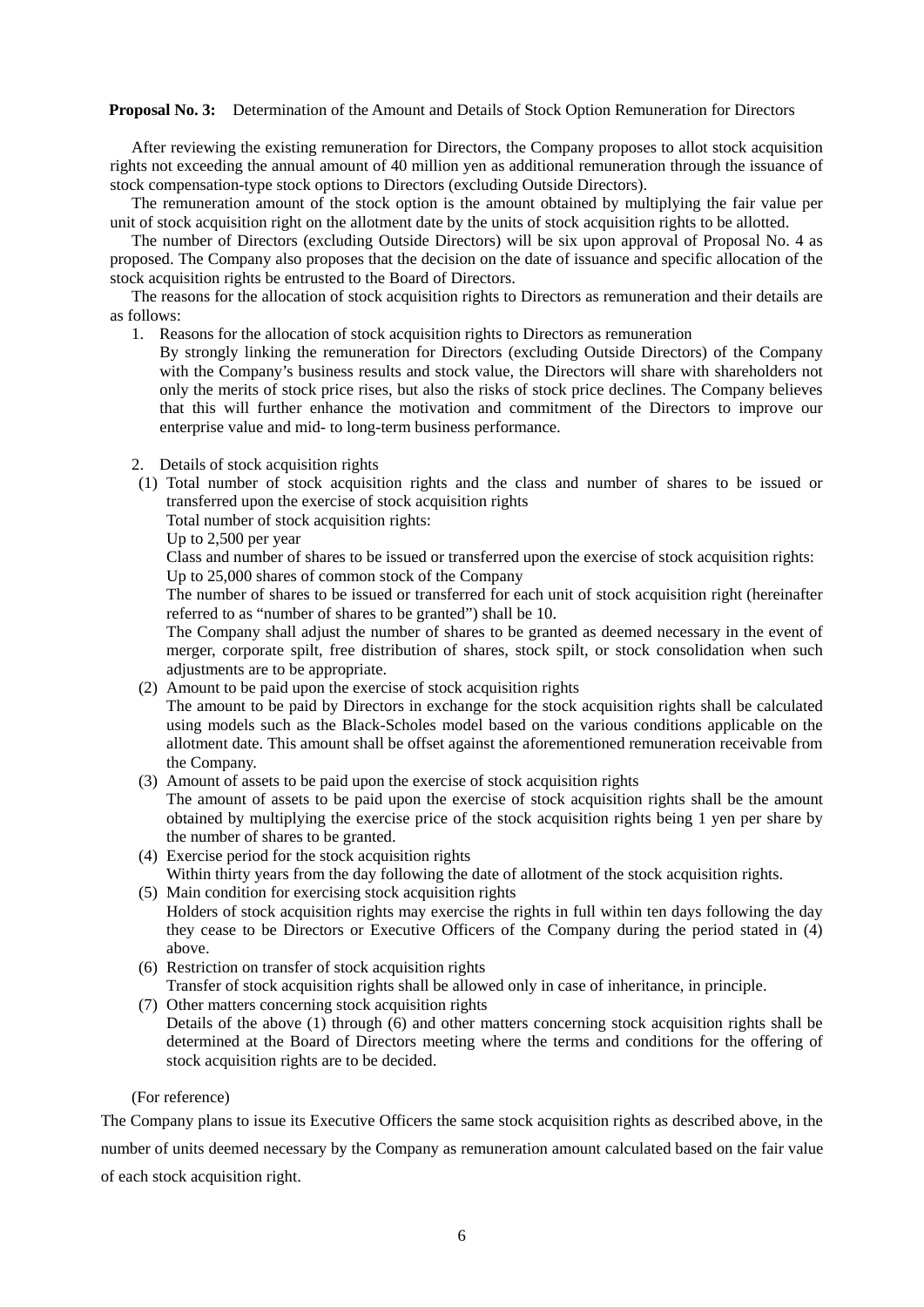# **Proposal No. 4:** Election of Eleven Directors

The terms of office of all eleven Directors will expire at the conclusion of this year's Annual General Meeting of Shareholders. Accordingly, the Company hereby proposes the election of eleven Directors. The candidates are as follows:

| No. | Name<br>(Date of birth)                                                                                                                                                                                                                                                                                                                                                                                                                                                                                                                                                                                                                                                                                                                                                                                                                                          |                                                                                                                                           | Career summaries, positions and responsibilities at the Company<br>(significant concurrent positions)                                                                                                                                                                                                                                                                                                                                                                                                                                                                                                                                                                                                                                                                                                                                                                                                             | Number of<br>shares of the<br>Company held |  |
|-----|------------------------------------------------------------------------------------------------------------------------------------------------------------------------------------------------------------------------------------------------------------------------------------------------------------------------------------------------------------------------------------------------------------------------------------------------------------------------------------------------------------------------------------------------------------------------------------------------------------------------------------------------------------------------------------------------------------------------------------------------------------------------------------------------------------------------------------------------------------------|-------------------------------------------------------------------------------------------------------------------------------------------|-------------------------------------------------------------------------------------------------------------------------------------------------------------------------------------------------------------------------------------------------------------------------------------------------------------------------------------------------------------------------------------------------------------------------------------------------------------------------------------------------------------------------------------------------------------------------------------------------------------------------------------------------------------------------------------------------------------------------------------------------------------------------------------------------------------------------------------------------------------------------------------------------------------------|--------------------------------------------|--|
| 1   | Kazuo Matsuyama<br>(August 20, 1960)                                                                                                                                                                                                                                                                                                                                                                                                                                                                                                                                                                                                                                                                                                                                                                                                                             | <b>June 2001</b><br>January 2004<br><b>July 2005</b><br><b>July 2007</b><br>June 2009<br>October 2009<br><b>July 2010</b><br>October 2011 | Joined the Company<br>Senior Manager of Human Resources Dept.,<br>Administration Division (Dispatched to SATO<br>INTERNATIONAL PTE. LTD.)<br>Executive Officer; Senior Manager of Sales & Marketing,<br>SATO INTERNATIONAL PTE. LTD.<br>Senior Executive Officer; General Manager of SATO<br>INTERNATIONAL PTE. LTD.<br>Vice President; Managing Director of SATO<br>INTERNATIONAL PTE. LTD.<br>Director and Vice President; Managing Director of SATO<br>INTERNATIONAL PTE. LTD.<br>Director, Vice President and General Manager of<br><b>International Business Division</b><br>Director, Executive Vice President, responsible for<br>International Business and General Manager of<br><b>International Business Division</b><br>December 2010 Representative Director, Executive Vice President and<br>COO, responsible for International Business<br>Representative Director, President and CEO (to present) | 26,802<br>shares                           |  |
|     | (Message from the candidate to shareholders)<br>SATO Group aspires to be a company that contributes to society through its main business, centers its operations<br>on the creation of customer value, and stays globally competitive to improve our corporate value. We also<br>endeavor to increase our ROE (Return on Equity) as a listed company.<br>To realize these goals, I believe it is more important for the management to make continuous efforts in<br>strengthening our main business and developing human resources than to apply short-range measures and<br>financial techniques without long-term planning. As part of the management team, I will continue to promote<br>business strategies best suited for the whole group, while supporting the fostering of next-generation leaders<br>through corporate separation and decentralization. |                                                                                                                                           |                                                                                                                                                                                                                                                                                                                                                                                                                                                                                                                                                                                                                                                                                                                                                                                                                                                                                                                   |                                            |  |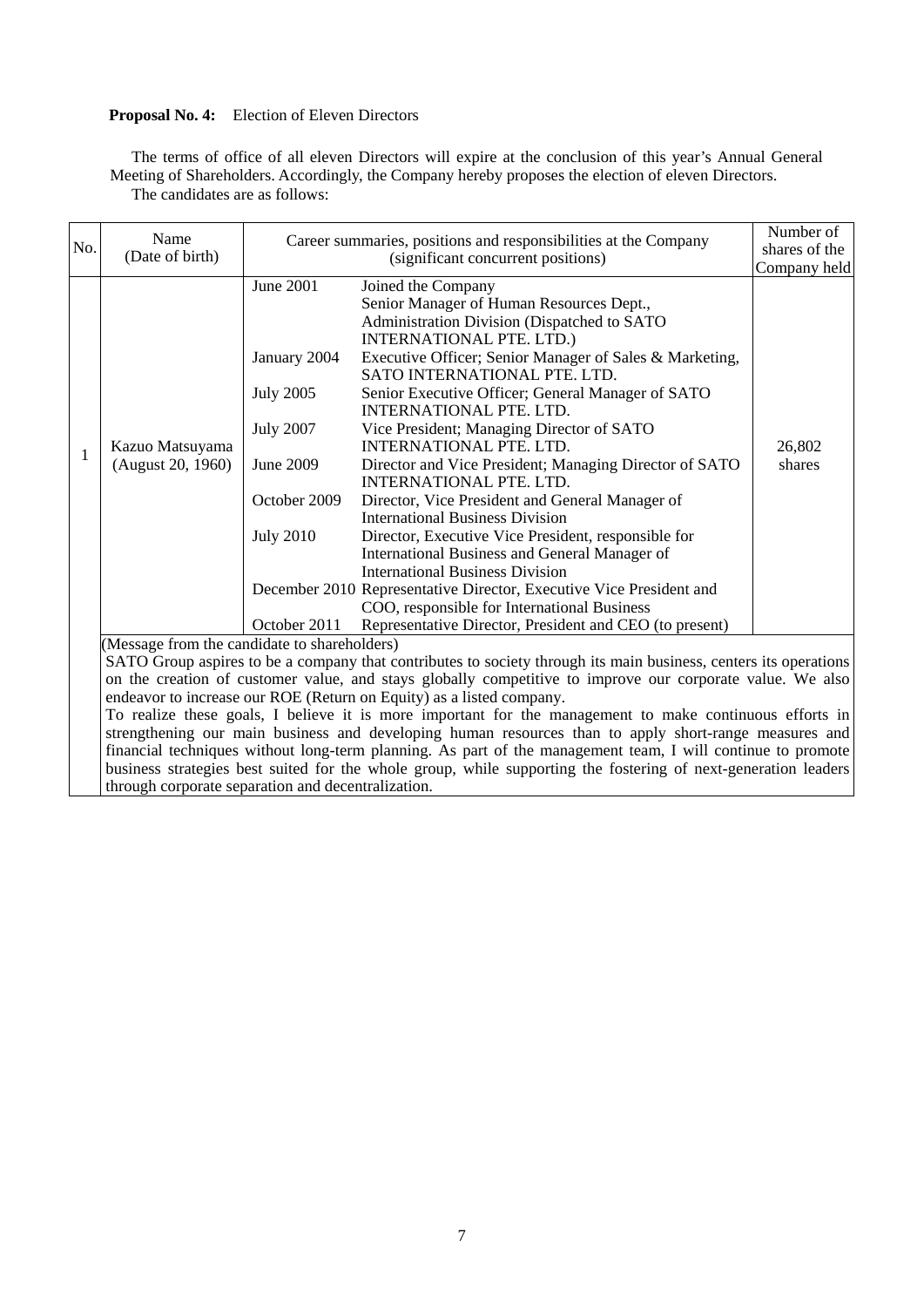| No. | Name                                                                                                          |                                    | Career summaries, positions and responsibilities at the Company                                                       | Number of                     |  |  |
|-----|---------------------------------------------------------------------------------------------------------------|------------------------------------|-----------------------------------------------------------------------------------------------------------------------|-------------------------------|--|--|
|     | (Date of birth)                                                                                               | (significant concurrent positions) |                                                                                                                       | shares of the<br>Company held |  |  |
|     |                                                                                                               | April 1984                         | Joined the Company                                                                                                    |                               |  |  |
|     |                                                                                                               | April 2001                         | Senior Manager of Development and Design Dept., R&D<br>Division                                                       |                               |  |  |
|     |                                                                                                               | June 2003                          | Executive Officer and Senior Manager of Development<br>and Design Dept., R&D Division                                 |                               |  |  |
|     |                                                                                                               | October 2005                       | Executive Officer, General Manager of R&D Division<br>and Senior Manager of Development and Design Dept.              |                               |  |  |
|     | Keisuke Yamada                                                                                                | December 2005                      | Senior Executive Officer, General Manager of R&D<br>Division and Senior Manager of Development and                    | 10,784                        |  |  |
|     | (January 24, 1965)                                                                                            |                                    | Design Dept.                                                                                                          | shares                        |  |  |
| 2   |                                                                                                               | October 2011                       | Vice President; Representative Director and President of<br>SATO TECHNO LAB CO., LTD.                                 |                               |  |  |
|     |                                                                                                               | April 2012                         | Vice President; Director and Vice President of SATO<br><b>CORPORATION</b>                                             |                               |  |  |
|     |                                                                                                               | June 2012                          | Director and Vice President; Director and Vice President<br>of SATO CORPORATION                                       |                               |  |  |
|     |                                                                                                               | April 2013                         | Director and Vice President; Representative Director and<br>President of SATO CORPORATION (to present)                |                               |  |  |
|     | (Message from the candidate to shareholders)                                                                  |                                    |                                                                                                                       |                               |  |  |
|     |                                                                                                               |                                    | SATO Group has developed step by step through an accumulation of small changes in the spirit of ceaseless             |                               |  |  |
|     |                                                                                                               |                                    | creativity as defined in our corporate motto. To sustain our growth into the future, it is important that we continue |                               |  |  |
|     |                                                                                                               |                                    | to uphold the spirit of ceaseless creativity and adapt our business to the changing times. I will target further      |                               |  |  |
|     | improvement of our enterprise value with my sights fixed on the forging of a corporate culture that engenders |                                    |                                                                                                                       |                               |  |  |
|     |                                                                                                               |                                    | innovation and the building of a vibrant workplace that is inspirational and enjoyable to work in.                    |                               |  |  |
|     |                                                                                                               | April 1986                         | Joined the Company                                                                                                    |                               |  |  |
|     |                                                                                                               | April 2000                         | Senior Manager of Accounting Dept., Administration                                                                    |                               |  |  |
|     |                                                                                                               |                                    | Division                                                                                                              |                               |  |  |
|     |                                                                                                               | April 2002                         | General Manager of SATO INTERNATIONAL PTE.                                                                            |                               |  |  |
|     |                                                                                                               |                                    | LTD.                                                                                                                  |                               |  |  |
|     |                                                                                                               | June 2003                          | Executive Officer; General Manager of SATO<br>INTERNATIONAL PTE. LTD.                                                 |                               |  |  |
|     |                                                                                                               | <b>July 2008</b>                   | Executive Officer and Senior Manager of Accounting                                                                    |                               |  |  |
|     | Akihiro Kushida                                                                                               | <b>July 2009</b>                   | Dept., Corporate Planning and Administration Division<br>Executive Officer, Deputy General Manager of                 | 15,823                        |  |  |
|     | (November 18, 1964)                                                                                           |                                    | Corporate Planning and Administration Division and                                                                    | shares                        |  |  |
|     |                                                                                                               |                                    | Senior Manager of Accounting Dept.                                                                                    |                               |  |  |
|     |                                                                                                               | <b>July 2010</b>                   | Executive Officer, General Manager of Corporate                                                                       |                               |  |  |
| 3   |                                                                                                               |                                    | Planning and Administration Division and Senior                                                                       |                               |  |  |
|     |                                                                                                               |                                    | Manager of Accounting Dept.                                                                                           |                               |  |  |
|     |                                                                                                               | March 2011                         | Senior Executive Officer and General Manager of                                                                       |                               |  |  |
|     |                                                                                                               |                                    | Corporate Planning and Administration Division                                                                        |                               |  |  |
|     |                                                                                                               | April 2012                         | Senior Executive Officer and CFO                                                                                      |                               |  |  |
|     |                                                                                                               | June 2012                          | Director, Senior Executive Officer and CFO (to present)                                                               |                               |  |  |
|     | (Message from the candidate to shareholders)                                                                  |                                    |                                                                                                                       |                               |  |  |
|     |                                                                                                               |                                    | SATO Group has established mid-term objectives and strategies starting from 2012. I will focus on the                 |                               |  |  |
|     |                                                                                                               |                                    | improvement of our enterprise value by enhancing profitability through the steady implementation of these             |                               |  |  |
|     |                                                                                                               |                                    | objectives and strategies. Ever mindful of the importance of ROE for the Company, I will endeavor to improve          |                               |  |  |
|     | labor productivity by promoting operational efficiencies.                                                     |                                    |                                                                                                                       |                               |  |  |
|     |                                                                                                               |                                    | I will also uphold our efforts to foster broader understanding of our business activities by improving corporate      |                               |  |  |
|     |                                                                                                               |                                    | transparency through timely disclosure of business information and pursuing IR activities actively.                   |                               |  |  |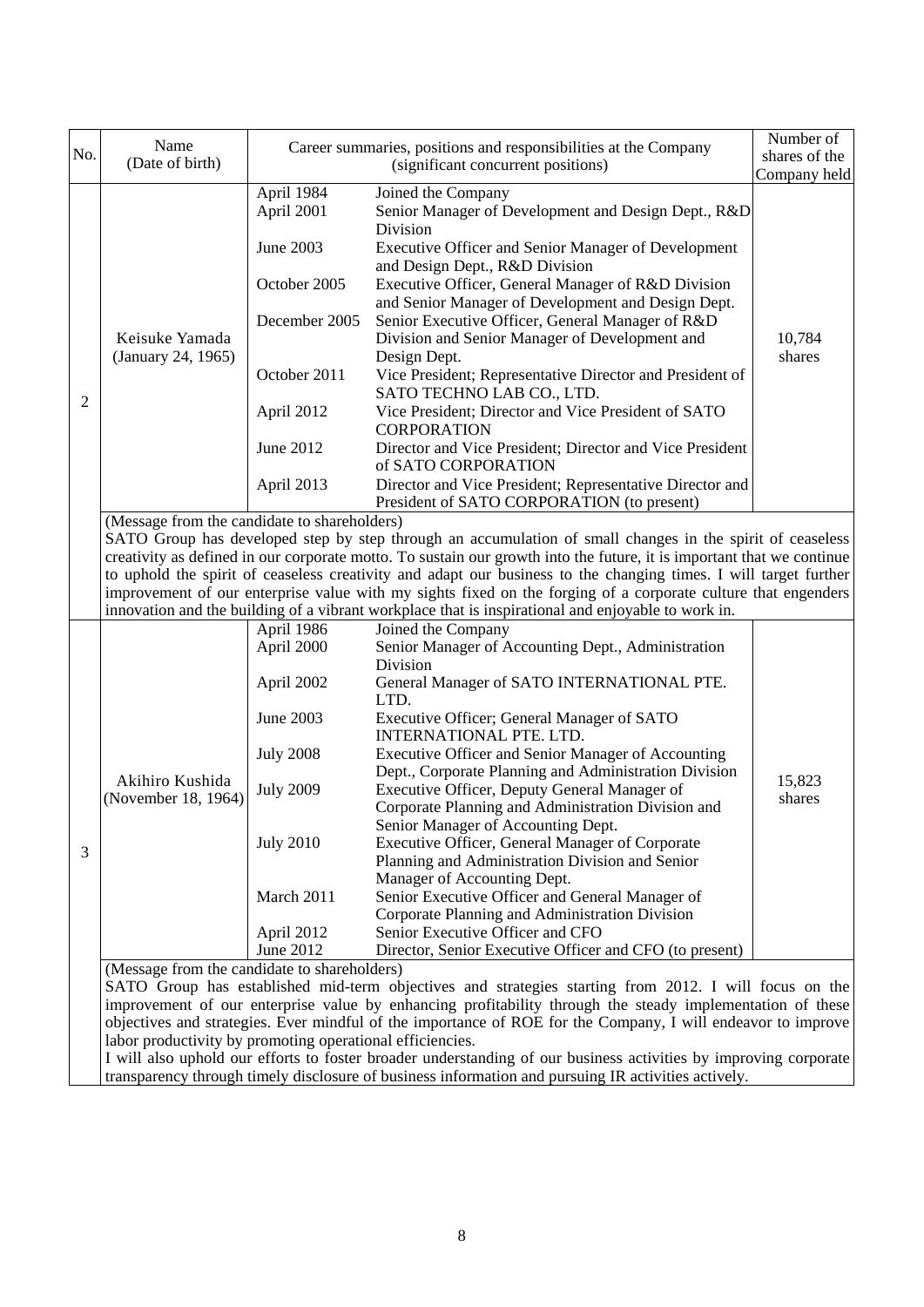| No. | Name<br>(Date of birth)                                                                                                    |                                                                                                                                                                                                                                                                                                                                                                                                                                                                                                                                                                                                                                                                                                                                                                                      | Career summaries, positions and responsibilities at the Company<br>(significant concurrent positions)                                                                                                                                                                                                                                                                                                                                                                                                                                                                                                                                                                                                                                                                                                                                                                                                                                                                                                                                                  | Number of<br>shares of the<br>Company held |  |  |
|-----|----------------------------------------------------------------------------------------------------------------------------|--------------------------------------------------------------------------------------------------------------------------------------------------------------------------------------------------------------------------------------------------------------------------------------------------------------------------------------------------------------------------------------------------------------------------------------------------------------------------------------------------------------------------------------------------------------------------------------------------------------------------------------------------------------------------------------------------------------------------------------------------------------------------------------|--------------------------------------------------------------------------------------------------------------------------------------------------------------------------------------------------------------------------------------------------------------------------------------------------------------------------------------------------------------------------------------------------------------------------------------------------------------------------------------------------------------------------------------------------------------------------------------------------------------------------------------------------------------------------------------------------------------------------------------------------------------------------------------------------------------------------------------------------------------------------------------------------------------------------------------------------------------------------------------------------------------------------------------------------------|--------------------------------------------|--|--|
| 4   | Koichi Nishida<br>(December 10, 1958)                                                                                      | March 1981<br>February 1998<br>April 1999<br><b>June 2001</b><br>June 2002<br>June 2003<br>June 2005<br>April 2006<br>June 2007<br>October 2011<br>June 2012                                                                                                                                                                                                                                                                                                                                                                                                                                                                                                                                                                                                                         | Joined the Company<br>Senior Manager of System Service Dept., CS Division<br>General Manager of CS Division<br>Director and General Manager of CS Division<br>Director, responsible for Production in Malaysia<br>Director and Senior Executive Officer, responsible for<br>Production in Malaysia<br>Director and Vice President, responsible for Overseas<br>Production<br>Director and Vice President, responsible for Overseas<br>Production and Purchase<br>Representative Director, President and CEO<br>Representative Director and Chairman<br>Director (to present)                                                                                                                                                                                                                                                                                                                                                                                                                                                                           | 36,466<br>shares                           |  |  |
|     |                                                                                                                            | (Message from the candidate to shareholders)<br>Improving business performance is fundamental to a company, and everyone in the SATO Group is united in<br>working towards this purpose. My role in this is to oversee intellectual asset management activities that will lead<br>to improved enterprise value and competitiveness.<br>For SATO Group to grow sustainably, I will makes sure that we follow our basic corporate principles in<br>improving continuously in the spirit of ceaseless creativity, remaining committed to customer satisfaction and<br>contributing to global society. We will also be constantly conscious of the need to share the returns from our<br>business with our four stakeholders, namely, shareholders, employees, society, and the Company. |                                                                                                                                                                                                                                                                                                                                                                                                                                                                                                                                                                                                                                                                                                                                                                                                                                                                                                                                                                                                                                                        |                                            |  |  |
| 5   | Ikuo Dobashi<br>(September 21, 1955)<br>(Message from the candidate to shareholders)<br>society through our main business. | October 1980<br>April 1999<br>June 2002<br>June 2003<br>June 2005<br>June 2007<br>October 2007<br>June 2011<br>October 2011<br>April 2012<br>June 2012                                                                                                                                                                                                                                                                                                                                                                                                                                                                                                                                                                                                                               | Joined the Company<br>Senior Manager of Printer Sales Promotion Dept., Sales<br>Division<br>General Manager of CS Division<br>Senior Executive Officer and General Manager of Sales<br>Division<br>Director, Vice President and General Manager of Sales<br>Division<br>Representative Director, Executive Vice President, COO<br>(responsible for Domestic Business), and General<br>Manager of Sales Division<br>Representative Director, Executive Vice President and<br>COO<br>Director and Chairman<br>Director and Vice Chairman<br>Director and Vice Chairman, responsible for Europe<br><b>Business</b><br>Director, responsible for Europe Business; Director and<br>Chairman of SATO CORPORATION (to present)<br>SATO Group promotes globalization and strives to make its businesses globally competitive.<br>We are currently leading the Auto-ID solutions industry in Japan with our unique DCS $\&$ Labeling business<br>model and value-added application-based business proposals, and are making consistent efforts to contribute to | 25,907<br>shares                           |  |  |

To expand the Auto-ID solutions business in Europe, I will continue to promote the creation of customer value by providing customer-centric DCS & Labeling proposals with an aim to become No. 1 in every European country.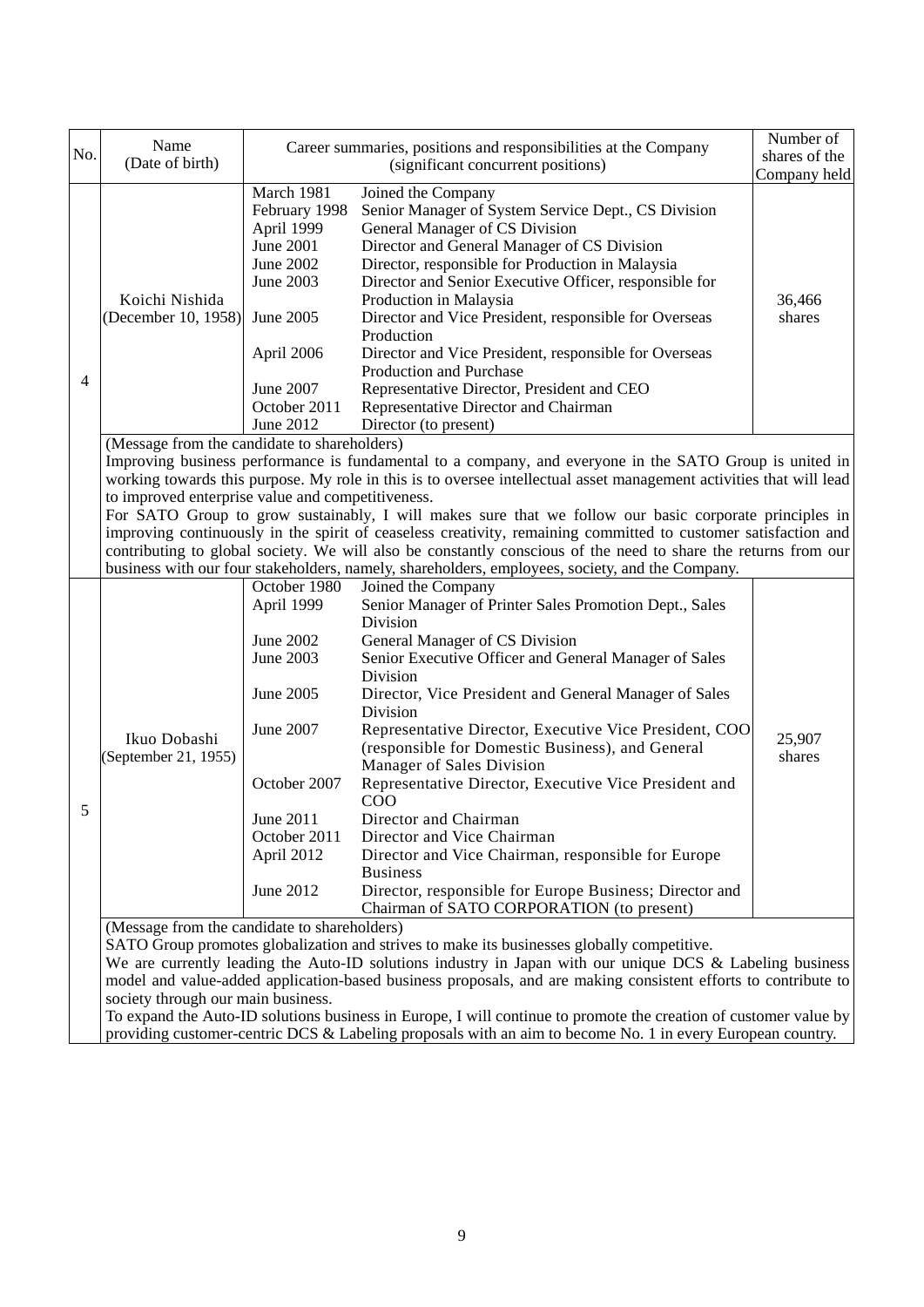| No.                                                                                 | Name<br>(Date of birth)                                                                                                                                                                                                                                                                                                                                                                                                                                              |                                                                                                              | Career summaries, positions and responsibilities at the Company<br>(significant concurrent positions)                            | Number of<br>shares of the |  |  |
|-------------------------------------------------------------------------------------|----------------------------------------------------------------------------------------------------------------------------------------------------------------------------------------------------------------------------------------------------------------------------------------------------------------------------------------------------------------------------------------------------------------------------------------------------------------------|--------------------------------------------------------------------------------------------------------------|----------------------------------------------------------------------------------------------------------------------------------|----------------------------|--|--|
|                                                                                     |                                                                                                                                                                                                                                                                                                                                                                                                                                                                      |                                                                                                              |                                                                                                                                  | Company held               |  |  |
|                                                                                     |                                                                                                                                                                                                                                                                                                                                                                                                                                                                      | August 2000<br>April 2001                                                                                    | Joined the Company<br>Senior Manager of Secretary's Office<br>Senior Manager of Human Resources Dept.,                           |                            |  |  |
|                                                                                     |                                                                                                                                                                                                                                                                                                                                                                                                                                                                      | May 2003                                                                                                     | <b>Administration Division</b><br>Senior Manager of Planning Dept., Corporate Planning and<br><b>Administration Division</b>     |                            |  |  |
|                                                                                     |                                                                                                                                                                                                                                                                                                                                                                                                                                                                      | June 2003                                                                                                    | Executive Officer and Senior Manager of Planning Dept.,<br>Corporate Planning and Administration Division                        |                            |  |  |
|                                                                                     | Tatsuo Narumi<br>(February 24, 1952)                                                                                                                                                                                                                                                                                                                                                                                                                                 | October 2005                                                                                                 | Executive Officer, General Manager of Corporate Planning<br>and Administration Division and Senior Manager of<br>Planning Dept.  | 21,937<br>shares           |  |  |
|                                                                                     |                                                                                                                                                                                                                                                                                                                                                                                                                                                                      | January 2006                                                                                                 | Senior Executive Officer and General Manager of                                                                                  |                            |  |  |
| 6                                                                                   |                                                                                                                                                                                                                                                                                                                                                                                                                                                                      | <b>July 2007</b>                                                                                             | Corporate Planning and Administration Division<br>Vice President and General Manager of Corporate Planning                       |                            |  |  |
|                                                                                     |                                                                                                                                                                                                                                                                                                                                                                                                                                                                      | <b>June 2008</b>                                                                                             | and Administration Division<br>Director, Vice President and General Manager of Corporate<br>Planning and Administration Division |                            |  |  |
|                                                                                     |                                                                                                                                                                                                                                                                                                                                                                                                                                                                      | <b>July 2009</b>                                                                                             | Director (to present)                                                                                                            |                            |  |  |
|                                                                                     | (Message from the candidate to shareholders)                                                                                                                                                                                                                                                                                                                                                                                                                         |                                                                                                              |                                                                                                                                  |                            |  |  |
|                                                                                     | As a Director not serving concurrently as Executive Officer, I make efforts to understand the business operations<br>accurately and to support and supervise the executive offices in cooperation with the Outside Directors. I also<br>focus on finding ways to practice the management philosophies/principles that we have been reiterating and<br>refining since the Company's foundation in our daily business activities for the ultimate purpose of improving |                                                                                                              |                                                                                                                                  |                            |  |  |
|                                                                                     |                                                                                                                                                                                                                                                                                                                                                                                                                                                                      |                                                                                                              | enterprise value. At present, I am mostly involved in human resources-related projects to ensure that we build a                 |                            |  |  |
|                                                                                     |                                                                                                                                                                                                                                                                                                                                                                                                                                                                      |                                                                                                              | company where our employees can work vibrantly and efficiently.                                                                  |                            |  |  |
|                                                                                     |                                                                                                                                                                                                                                                                                                                                                                                                                                                                      | June 1976<br>March 1983                                                                                      | Joined ONO SOKKI Co., Ltd.<br>Director and Deputy General Manager of Sales Division                                              |                            |  |  |
|                                                                                     |                                                                                                                                                                                                                                                                                                                                                                                                                                                                      | March 1988                                                                                                   |                                                                                                                                  |                            |  |  |
|                                                                                     |                                                                                                                                                                                                                                                                                                                                                                                                                                                                      |                                                                                                              | Managing Director and Deputy General Manager of<br><b>Technology Division</b>                                                    |                            |  |  |
|                                                                                     |                                                                                                                                                                                                                                                                                                                                                                                                                                                                      | March 1990                                                                                                   |                                                                                                                                  |                            |  |  |
|                                                                                     |                                                                                                                                                                                                                                                                                                                                                                                                                                                                      |                                                                                                              | Senior Managing Director, responsible for Technology, and<br>General Manager of Acoustic Technology Research Center              |                            |  |  |
|                                                                                     | Takahiko Ono                                                                                                                                                                                                                                                                                                                                                                                                                                                         | March 1991                                                                                                   | Representative Director and President                                                                                            | 16,242                     |  |  |
|                                                                                     | (September 9, 1951)                                                                                                                                                                                                                                                                                                                                                                                                                                                  | <b>June 1999</b>                                                                                             | Director of the Company (to present)                                                                                             | shares                     |  |  |
|                                                                                     |                                                                                                                                                                                                                                                                                                                                                                                                                                                                      | April 2002                                                                                                   | Visiting Professor at Waseda University (to present)                                                                             |                            |  |  |
|                                                                                     |                                                                                                                                                                                                                                                                                                                                                                                                                                                                      | May 2005                                                                                                     | Trustee and Vice-President, Tokyo University of                                                                                  |                            |  |  |
| 7                                                                                   |                                                                                                                                                                                                                                                                                                                                                                                                                                                                      | April 2011                                                                                                   | <b>Agriculture and Technology</b><br>Visiting Professor at Tokyo University of Agriculture and                                   |                            |  |  |
|                                                                                     |                                                                                                                                                                                                                                                                                                                                                                                                                                                                      |                                                                                                              | Technology (to present)                                                                                                          |                            |  |  |
|                                                                                     |                                                                                                                                                                                                                                                                                                                                                                                                                                                                      | (Reasons for recommendation as Director)                                                                     |                                                                                                                                  |                            |  |  |
|                                                                                     |                                                                                                                                                                                                                                                                                                                                                                                                                                                                      | We expect that Mr. Takahiko Ono will guide the management of the Company based on his broad experience in    |                                                                                                                                  |                            |  |  |
|                                                                                     | <b>Outside Director.</b>                                                                                                                                                                                                                                                                                                                                                                                                                                             | top management and his considerable expertise as a university professor, and thus request his appointment as |                                                                                                                                  |                            |  |  |
|                                                                                     | (Message from the candidate to shareholders)                                                                                                                                                                                                                                                                                                                                                                                                                         |                                                                                                              |                                                                                                                                  |                            |  |  |
|                                                                                     |                                                                                                                                                                                                                                                                                                                                                                                                                                                                      |                                                                                                              | At SATO Group, different directors including the Outside Directors take turns to chair the Board of Directors'                   |                            |  |  |
| meetings so as to enable open discussions and maintain high corporate transparency. |                                                                                                                                                                                                                                                                                                                                                                                                                                                                      |                                                                                                              |                                                                                                                                  |                            |  |  |
|                                                                                     | As an Outside Director, I focus on compliance and corporate governance at these meetings to ensure that we do                                                                                                                                                                                                                                                                                                                                                        |                                                                                                              |                                                                                                                                  |                            |  |  |
|                                                                                     | not approve proposals that may compromise the interests of the shareholders. I will continue to participate in<br>management by adhering to an independent perspective.                                                                                                                                                                                                                                                                                              |                                                                                                              |                                                                                                                                  |                            |  |  |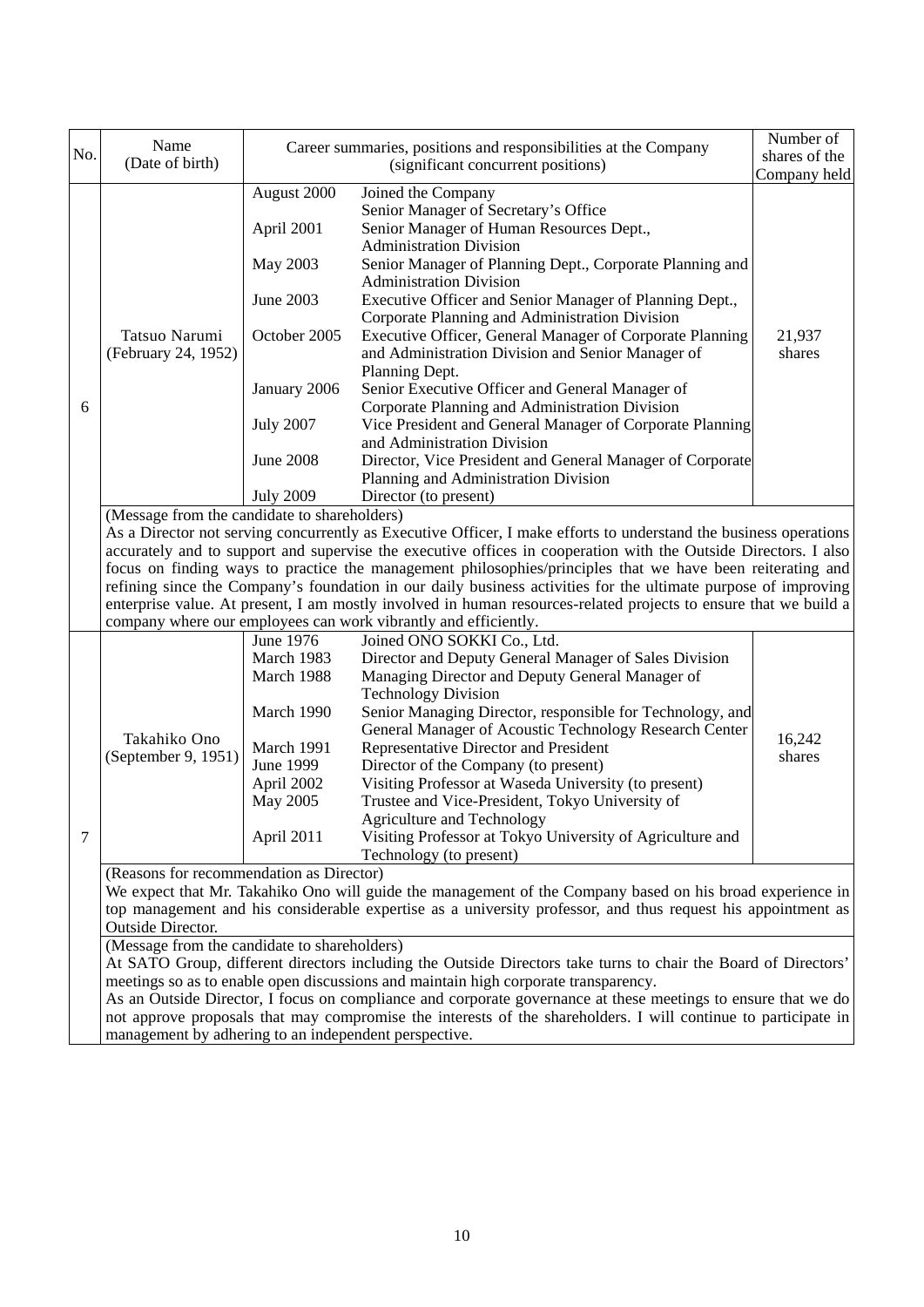| No. | Name<br>(Date of birth)                                                                                                                                                                                                                                                                                                                                                                                                                                                                                                                                                                                                                                                                                                               |                                                                                                                                                                                                                                                                                                                                                                                                                                                                                                                                                                                                                    | Career summaries, positions and responsibilities at the Company<br>(significant concurrent positions)                                                                                                                                                                                                                                                                                                                                                                                                                                                                                                                                                                                                                                          | Number of<br>shares of the<br>Company held |  |  |  |
|-----|---------------------------------------------------------------------------------------------------------------------------------------------------------------------------------------------------------------------------------------------------------------------------------------------------------------------------------------------------------------------------------------------------------------------------------------------------------------------------------------------------------------------------------------------------------------------------------------------------------------------------------------------------------------------------------------------------------------------------------------|--------------------------------------------------------------------------------------------------------------------------------------------------------------------------------------------------------------------------------------------------------------------------------------------------------------------------------------------------------------------------------------------------------------------------------------------------------------------------------------------------------------------------------------------------------------------------------------------------------------------|------------------------------------------------------------------------------------------------------------------------------------------------------------------------------------------------------------------------------------------------------------------------------------------------------------------------------------------------------------------------------------------------------------------------------------------------------------------------------------------------------------------------------------------------------------------------------------------------------------------------------------------------------------------------------------------------------------------------------------------------|--------------------------------------------|--|--|--|
| 8   | Ken Suzuki<br>(June 11, 1948)                                                                                                                                                                                                                                                                                                                                                                                                                                                                                                                                                                                                                                                                                                         | February 1974<br>May 1980<br>April 1983<br>October 1987<br><b>June 1988</b><br>April 1990<br>April 1994<br>June 2002<br><b>July 2005</b><br>October 2008<br>April 2009                                                                                                                                                                                                                                                                                                                                                                                                                                             | Joined Suzuhiko Co., Ltd. (VITAL-NET, Inc. at present)<br>Director of Suzuhiko Co., Ltd.<br>Managing Director of SUN-S Inc. (VITAL-NET, Inc. at<br>present)<br>Senior Managing Director of SUN-S Inc.<br>Representative Senior Managing Director of SUN-S Inc.<br>Representative Director and Vice President of SUN-S Inc.<br>Representative Director and President of SUN-S Inc.<br>Director of the Company (to present)<br>Representative Director, President and CEO of<br>VITAL-NET Inc. (to present)<br>September 2006 Outside Director of HOKUYAKU TAKEYAMA Holdings,<br>Inc. (to present)<br>Outside Director of Forest Holdings Inc. (to present)<br>Representative Director and President of VITAL KSK<br>HOLDINGS, INC. (to present) | 4,377<br>shares                            |  |  |  |
|     | (Reasons for recommendation as Director)                                                                                                                                                                                                                                                                                                                                                                                                                                                                                                                                                                                                                                                                                              |                                                                                                                                                                                                                                                                                                                                                                                                                                                                                                                                                                                                                    | We expect that Mr. Ken Suzuki will guide the management of the Company based on his abundant experience<br>and considerable expertise as a corporate executive, and thus request his appointment as Outside Director.                                                                                                                                                                                                                                                                                                                                                                                                                                                                                                                          |                                            |  |  |  |
|     |                                                                                                                                                                                                                                                                                                                                                                                                                                                                                                                                                                                                                                                                                                                                       | (Message from the candidate to shareholders)<br>SATO Group undertakes its business in the spirit of ceaseless creativity, following closely its management<br>philosophies/principles of "Creating new value for our customers" and "Contributing towards a better and more<br>sustainable world." As an Outside Director, I will make use of my years of experience as a corporate executive to<br>reinforce effective corporate governance so that the Company's global business activities can grow sustainably<br>and its enterprise value can improve to benefit the society, its employees and shareholders. |                                                                                                                                                                                                                                                                                                                                                                                                                                                                                                                                                                                                                                                                                                                                                |                                            |  |  |  |
| 9   | Hideo Yamada<br>(January 23, 1952)                                                                                                                                                                                                                                                                                                                                                                                                                                                                                                                                                                                                                                                                                                    | March 1984<br>April 1984<br>October 1992<br><b>May 1998</b><br>April 2001<br><b>June 2004</b><br>March 2006<br>June 2007<br>March 2009<br>April 2010                                                                                                                                                                                                                                                                                                                                                                                                                                                               | Graduated from the Legal Training and Research Institute<br>Registered as an attorney (Daini Tokyo Bar Association)<br>President of Yamada Hideo Law Office (Yamada & Ozaki<br>Law Office at present) (to present)<br>Outside Corporate Auditor of Taiyo Chemical Industry<br>Co., Ltd. (to present)<br>Vice-Chairman of Daini Tokyo Bar Association<br>Director of the Company (to present)<br>Outside Director of Lion Corporation (to present)<br>Outside Corporate Auditor of Ishii Food Co., Ltd. (to<br>present)<br>Outside Corporate Auditor of MIKUNI CORPORATION<br>(to present)<br>Outside Director of Hulic Co., Ltd. (to present)<br>Governor of Japan Federation of Bar Associations                                              | 400<br>shares                              |  |  |  |
|     | (Reasons for recommendation as Director)<br>Although Mr. Hideo Yamada has not been directly engaged in corporate management as a business executive, we<br>expect that he will guide the management of the Company based on his professional knowledge and experience<br>as an attorney, and thus request his appointment as Outside Director.                                                                                                                                                                                                                                                                                                                                                                                        |                                                                                                                                                                                                                                                                                                                                                                                                                                                                                                                                                                                                                    |                                                                                                                                                                                                                                                                                                                                                                                                                                                                                                                                                                                                                                                                                                                                                |                                            |  |  |  |
|     | (Message from the candidate to shareholders)<br>Previously, I commented that the SATO Group felt like an "athletic club-style venture company," as the<br>Company makes efforts to build a vibrant workplace and an open-minded corporate culture that encourages the<br>employment of females and mid-career recruits. One of my priorities as an Outside Director is to promote the<br>significant development and growth of the Company at the global level, and I wish to contribute to this as much<br>as possible. To this end, I will strive to ask honest questions about the matters discussed at Board of Directors'<br>meetings and express opinions without losing sight of the perspectives of society and shareholders. |                                                                                                                                                                                                                                                                                                                                                                                                                                                                                                                                                                                                                    |                                                                                                                                                                                                                                                                                                                                                                                                                                                                                                                                                                                                                                                                                                                                                |                                            |  |  |  |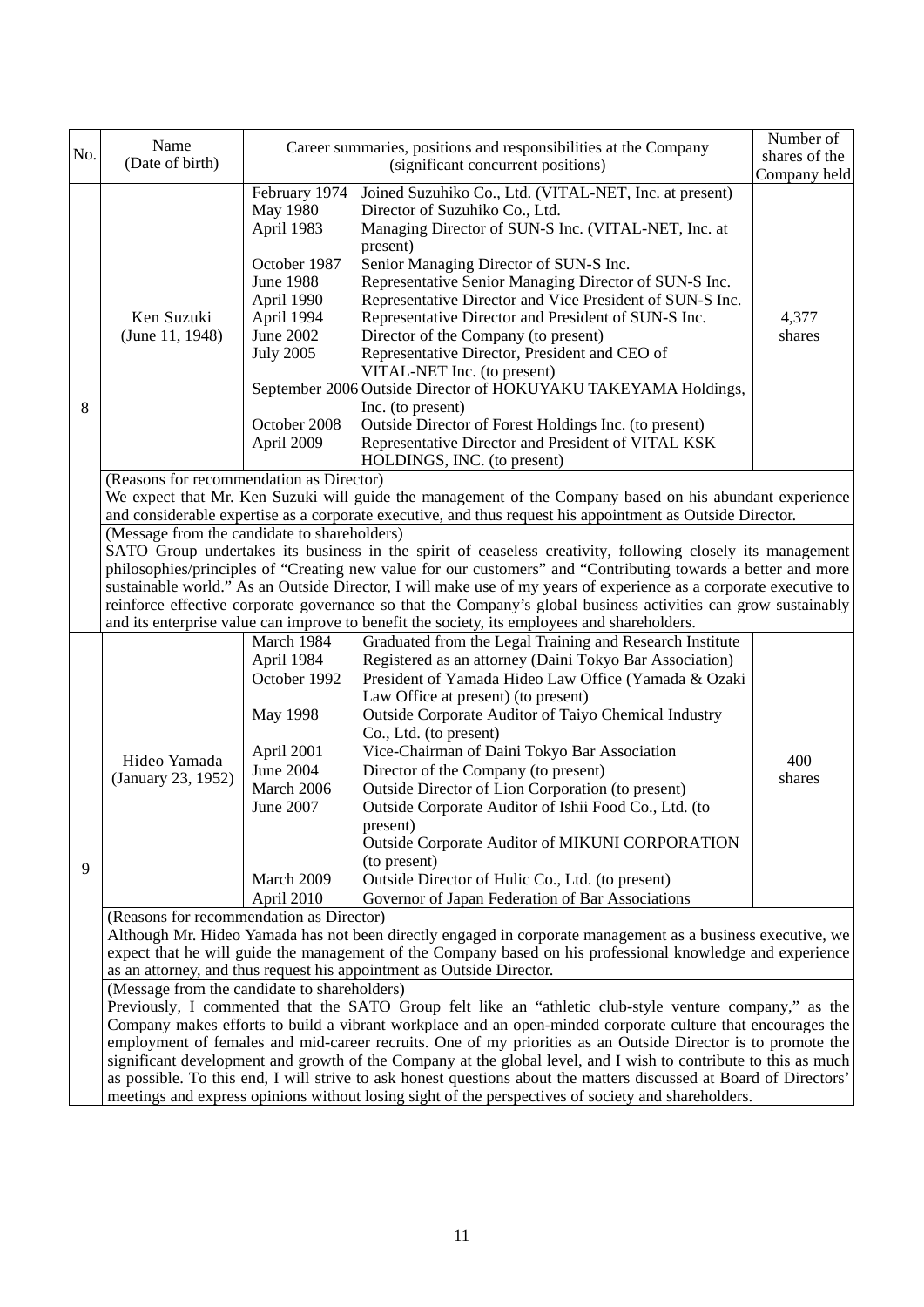| No. | Name                                                                                                                                                                                    |                                                                                                                                                                                                        | Career summaries, positions and responsibilities at the Company                                                     | Number of<br>shares of the |  |  |  |
|-----|-----------------------------------------------------------------------------------------------------------------------------------------------------------------------------------------|--------------------------------------------------------------------------------------------------------------------------------------------------------------------------------------------------------|---------------------------------------------------------------------------------------------------------------------|----------------------------|--|--|--|
|     | (Date of birth)                                                                                                                                                                         |                                                                                                                                                                                                        | (significant concurrent positions)                                                                                  | Company held               |  |  |  |
|     |                                                                                                                                                                                         | April 1980                                                                                                                                                                                             | Full-time Lecturer at 1st Faculty of Liberal Arts of Hosei<br>University                                            |                            |  |  |  |
|     |                                                                                                                                                                                         | April 1983                                                                                                                                                                                             | Assistant Professor at 1st Faculty of Liberal Arts of Hosei<br>University                                           |                            |  |  |  |
|     |                                                                                                                                                                                         | April 1986                                                                                                                                                                                             | Exchange research worker at Beijing University                                                                      |                            |  |  |  |
|     |                                                                                                                                                                                         | April 1991                                                                                                                                                                                             | Professor at 1st Faculty of Liberal Arts of Hosei University                                                        |                            |  |  |  |
|     |                                                                                                                                                                                         | April 1993                                                                                                                                                                                             | Overseas research worker of the University of Oxford                                                                |                            |  |  |  |
|     | Yuko Tanaka<br>(January 30, 1952)                                                                                                                                                       | April 2003                                                                                                                                                                                             | Professor at the Department of Media and Communication<br>Studies, Faculty of Social Sciences, Hosei University (to | 2,644<br>shares            |  |  |  |
|     |                                                                                                                                                                                         |                                                                                                                                                                                                        | present)                                                                                                            |                            |  |  |  |
|     |                                                                                                                                                                                         | June 2004                                                                                                                                                                                              | Director of the Company (to present)                                                                                |                            |  |  |  |
|     |                                                                                                                                                                                         | April 2007                                                                                                                                                                                             | Professor at International Japan-Studies Institute (graduate<br>school), Hosei University (to present)              |                            |  |  |  |
| 10  |                                                                                                                                                                                         | April 2010                                                                                                                                                                                             | President of International Japan-Studies Institute (graduate<br>school), Hosei University                           |                            |  |  |  |
|     |                                                                                                                                                                                         | April 2012                                                                                                                                                                                             | Dean, Faculty of Social Sciences, Hosei University (to<br>present)                                                  |                            |  |  |  |
|     | (Reasons for recommendation as Director)                                                                                                                                                |                                                                                                                                                                                                        |                                                                                                                     |                            |  |  |  |
|     |                                                                                                                                                                                         |                                                                                                                                                                                                        | Although Ms. Yuko Tanaka has not been directly engaged in corporate management as a business executive, we          |                            |  |  |  |
|     |                                                                                                                                                                                         |                                                                                                                                                                                                        | expect that she will guide the management of the Company based on her considerable expertise as a university        |                            |  |  |  |
|     | (Message from the candidate to shareholders)                                                                                                                                            |                                                                                                                                                                                                        | dean and professor, and thus request her appointment as Outside Director.                                           |                            |  |  |  |
|     |                                                                                                                                                                                         |                                                                                                                                                                                                        | An Outside Director is not only responsible for supervising the propriety of management, but also improving         |                            |  |  |  |
|     |                                                                                                                                                                                         |                                                                                                                                                                                                        | enterprise value for shareholders. I will work on introducing more female directors and executives as I believe     |                            |  |  |  |
|     | this to be essential in improving the enterprise value of any global company. At the same time, I also endeavor                                                                         |                                                                                                                                                                                                        |                                                                                                                     |                            |  |  |  |
|     | to strictly monitor and curb any forms of harassment that may hinder the employees from realizing their                                                                                 |                                                                                                                                                                                                        |                                                                                                                     |                            |  |  |  |
|     |                                                                                                                                                                                         | capabilities fully, and to maintain a highly transparent and healthy organization with clearly defined assessment<br>standards to ensure the efficiency and responsiveness of its business operations. |                                                                                                                     |                            |  |  |  |
|     |                                                                                                                                                                                         |                                                                                                                                                                                                        |                                                                                                                     |                            |  |  |  |
|     |                                                                                                                                                                                         | March 1991<br>April 1991                                                                                                                                                                               | Graduated from the Legal Training and Research Institute<br>Registered as an attorney (Tokyo Bar Association)       |                            |  |  |  |
|     |                                                                                                                                                                                         | April 1995                                                                                                                                                                                             | Attorney at Law, Partner of Noda, Aibara & Ishiguro Law                                                             |                            |  |  |  |
|     |                                                                                                                                                                                         |                                                                                                                                                                                                        | Office (Noda Memorial Law Office at present) (to present)                                                           |                            |  |  |  |
|     |                                                                                                                                                                                         | April 2000                                                                                                                                                                                             | Head of the Investigation Department of Tokyo Bar                                                                   |                            |  |  |  |
|     | Kiyoko Ishiguro                                                                                                                                                                         |                                                                                                                                                                                                        | Association                                                                                                         | 3,018                      |  |  |  |
|     | (February 21, 1960)                                                                                                                                                                     | April 2006                                                                                                                                                                                             | Chairperson of the Public Relations Committee of Tokyo<br><b>Bar Association</b>                                    | shares                     |  |  |  |
|     |                                                                                                                                                                                         | April 2010                                                                                                                                                                                             | Instructor of Civil Defence at the Legal Training and                                                               |                            |  |  |  |
|     |                                                                                                                                                                                         |                                                                                                                                                                                                        | Research Institute (to present)                                                                                     |                            |  |  |  |
| 11  |                                                                                                                                                                                         | June 2010                                                                                                                                                                                              | Director of the Company (to present)                                                                                |                            |  |  |  |
|     | (Reasons for recommendation as Director)                                                                                                                                                |                                                                                                                                                                                                        |                                                                                                                     |                            |  |  |  |
|     | Although Ms. Kiyoko Ishiguro has not been directly engaged in corporate management as a business executive,                                                                             |                                                                                                                                                                                                        |                                                                                                                     |                            |  |  |  |
|     | we expect that she will guide the management of the Company based on her professional knowledge and                                                                                     |                                                                                                                                                                                                        |                                                                                                                     |                            |  |  |  |
|     |                                                                                                                                                                                         | experience as an attorney, and thus request her appointment as Outside Director.<br>(Message from the candidate to shareholders)                                                                       |                                                                                                                     |                            |  |  |  |
|     |                                                                                                                                                                                         |                                                                                                                                                                                                        | Female employees have different levels of perception and sensitivity compared to their male counterparts, and       |                            |  |  |  |
|     |                                                                                                                                                                                         |                                                                                                                                                                                                        | are valuable assets for any company. SATO Group appreciates the importance of female representation and             |                            |  |  |  |
|     |                                                                                                                                                                                         |                                                                                                                                                                                                        | accumulates efforts to realize the societal ideal of a corporate management where women can contribute at the       |                            |  |  |  |
|     |                                                                                                                                                                                         |                                                                                                                                                                                                        | same level as men and enjoy quality lifestyles where childbirth, parenting and the nursing of elderly parents do    |                            |  |  |  |
|     | not become obstacles to their career development. I wish to express opinions freely at the Board of Directors'<br>meetings from my viewpoint not only as a lawyer, but also as a woman. |                                                                                                                                                                                                        |                                                                                                                     |                            |  |  |  |
|     |                                                                                                                                                                                         |                                                                                                                                                                                                        |                                                                                                                     |                            |  |  |  |
|     | Notes:                                                                                                                                                                                  |                                                                                                                                                                                                        |                                                                                                                     |                            |  |  |  |
|     |                                                                                                                                                                                         |                                                                                                                                                                                                        | 1. No material conflicts of interest exist between the Company and any of the above candidates for Directors.       |                            |  |  |  |

2. Mr. Takahiko Ono, Mr. Ken Suzuki, Mr. Hideo Yamada, Ms. Yuko Tanaka, and Ms. Kiyoko Ishiguro are candidates to become Outside Directors. The Company has appointed them as independent officers under the provisions of the Tokyo Stock Exchange and has filed a notification to that effect with the Exchange.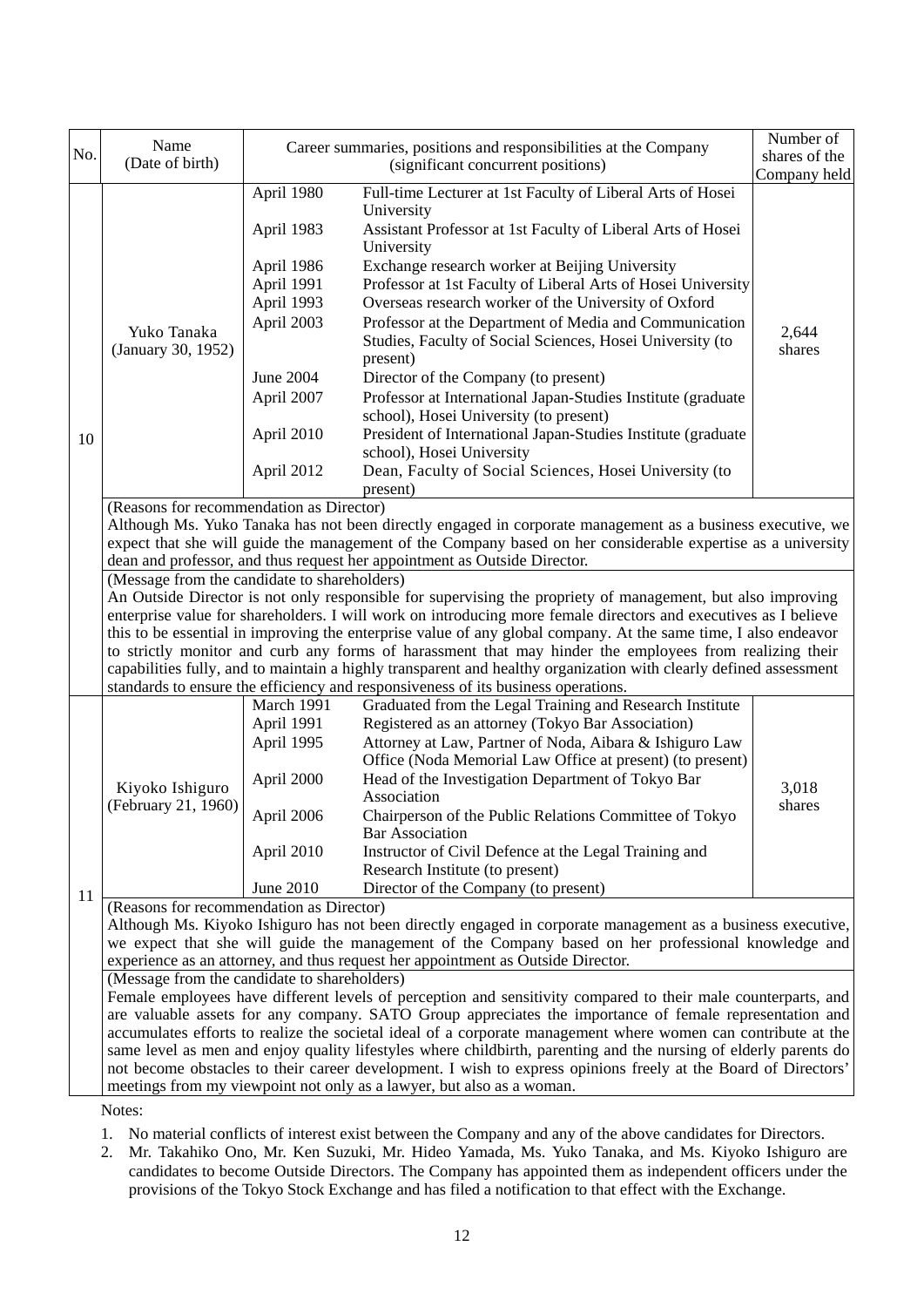3. Number of years as Outside Director of the Company since assumption of office (as of the conclusion of this General Meeting) Mr. Takahiko Ono 14 years

| ічн. такашко Опо    | 14 years |
|---------------------|----------|
| Mr. Ken Suzuki      | 11 years |
| Mr. Hideo Yamada    | 9 years  |
| Ms. Yuko Tanaka     | 9 years  |
| Ms. Kiyoko Ishiguro | 3 years  |
|                     |          |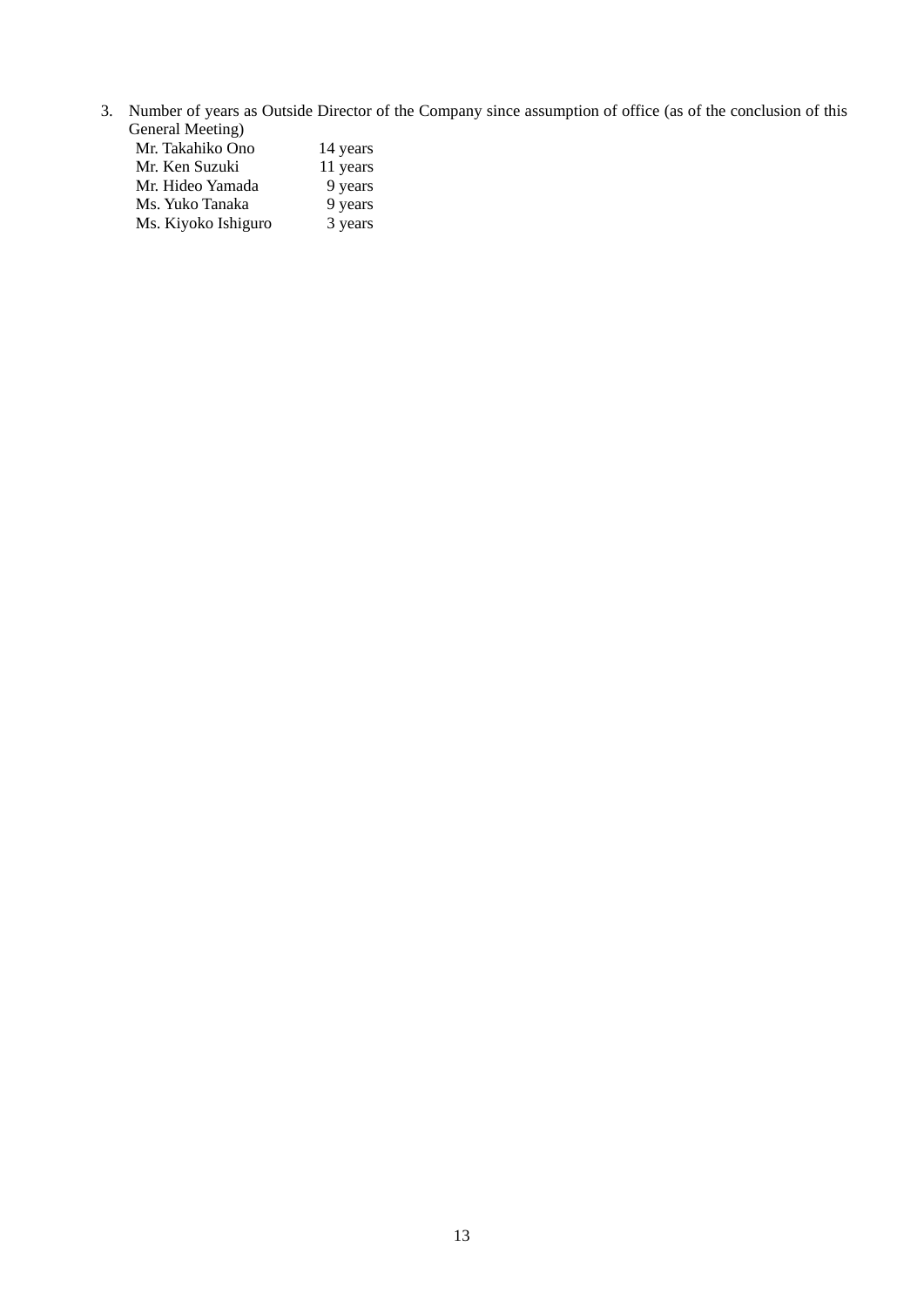## **Proposal No. 5:** Election of One Auditor

Mr. Eitaro Saito, an Auditor for the Company, will resign at the conclusion of this year's Annual General Meeting of Shareholders. Accordingly, the election of one Auditor is proposed.

The Board of Auditors has given its approval in advance.

The candidate is as follows:

| Name<br>(Date of birth)             |                                                 | Career summaries and positions at the Company<br>(significant concurrent positions)                                                 | Number of<br>shares of the<br>Company held |  |
|-------------------------------------|-------------------------------------------------|-------------------------------------------------------------------------------------------------------------------------------------|--------------------------------------------|--|
| Takao Yamaguchi                     | October 1981<br>February 1985<br>September 1987 | Joined Chuo Accounting Office<br>Registered as a certified public accountant<br>Joined Yamaguchi Certified Public Accountant Office |                                            |  |
| (September 13, 1954)                | December 1987                                   | Registered as a certified tax accountant                                                                                            |                                            |  |
|                                     | January 1996                                    | President of Yamaguchi Certified Public Accountant<br>Office (to present)                                                           |                                            |  |
| (Doseone for no commonation, so. A. |                                                 |                                                                                                                                     |                                            |  |

(Reasons for recommendation as Auditor)

We expect that Mr. Takao Yamaguchi will guide the management and audit system of the Company based on his professional knowledge and experience as a certified public accountant and tax accountant, and thus request his appointment as Outside Auditor.

Notes:

1. No material conflict of interest exists between the Company and the above candidate for Auditor.

2. Mr. Takao Yamaguchi is a candidate to become an Outside Auditor.

The Company plans to appoint Mr. Takao Yamaguchi as an independent officer under the provisions of the Tokyo Stock Exchange and file a notification to that effect with the Exchange.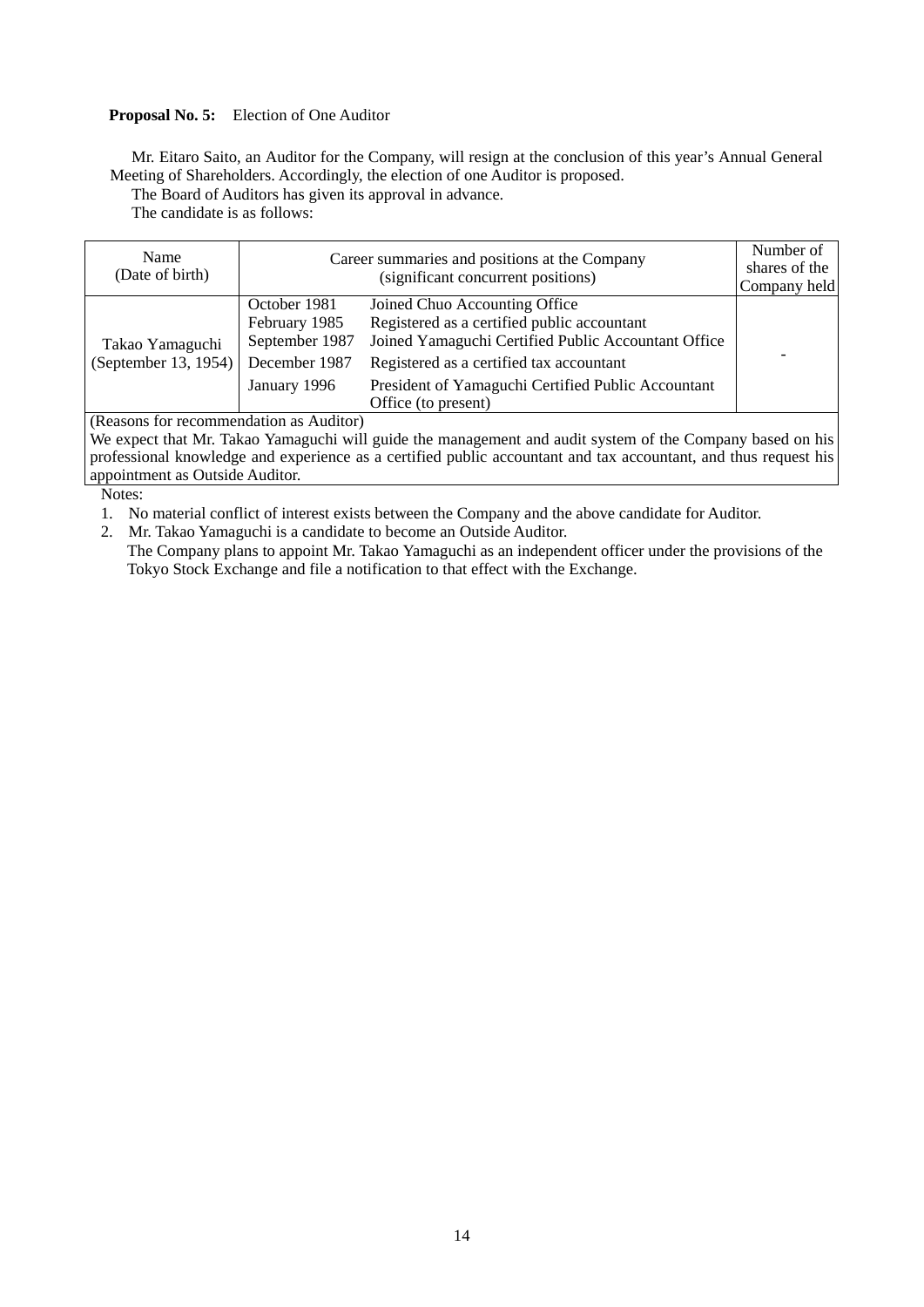## **Proposal No. 6:** Election of Two Substitute Auditors

To ensure that we do not fall below the minimum number of Auditors required by law, the Company proposes the election of two Substitute Auditors in accordance with the provisions of Article 329, Paragraph 2 of the Companies Act.

From among two candidates, Mr. Yutaka Nishiyama is a candidate for Substitute Auditor to fill a vacancy for an Auditor other than an Outside Auditor, and Mr. Masaru Tamamura is a candidate for Substitute Auditor to fill a vacancy for an Outside Auditor.

The Board of Auditors has given its approval in advance.

The candidates are as follows:

| No.            | Name<br>(Date of birth)            |                                                                                                         | Career summaries and positions at the Company<br>(significant concurrent positions)                                                                                                                                                                                                                                                                                                                                                                                                                                                     | Number of<br>shares of the<br>Company held |
|----------------|------------------------------------|---------------------------------------------------------------------------------------------------------|-----------------------------------------------------------------------------------------------------------------------------------------------------------------------------------------------------------------------------------------------------------------------------------------------------------------------------------------------------------------------------------------------------------------------------------------------------------------------------------------------------------------------------------------|--------------------------------------------|
|                | Yutaka Nishiyama<br>(May 12, 1958) | April 1983<br>April 2001<br><b>July 2002</b><br>October 2005<br>April 2007<br>August 2008<br>April 2012 | Joined the Company<br>Senior Manager of Secretary's Office<br>Senior Manager of General Affairs Dept., Corporate<br>Planning and Administration Division<br>Senior Manager of Business Administration Dept.,<br><b>Labeling Division</b><br>Senior Manager of General Affairs Dept., Corporate<br>Planning and Administration Division<br>Executive Officer and Senior Manager of General<br>Affairs Dept., Corporate Planning and Administration<br>Division<br>Executive Officer and Senior Manager of Auditor<br>Office (to present) | 14,201<br>shares                           |
| $\overline{2}$ | Masaru Tamamura<br>(May 8, 1945)   | April 1964<br>July 1994<br><b>July 2002</b><br><b>July 2003</b><br>August 2004                          | Joined Kantoshinetsu Regional Taxation Bureau<br>Professor at Research Dept., National Tax College<br>Superintendent of Tonami Tax Office<br>Superintendent of Tamagawa Tax Office<br>Registered as a certified tax accountant<br>President of Tamamura Masaru Tax Accountant Office<br>(to present)                                                                                                                                                                                                                                    |                                            |

Notes:

1. No material conflicts of interest exist between the Company and any of the above candidates for Substitute Auditors.

2. We expect that Mr. Masaru Tamamura will guide the audit system of the Company based on his professional knowledge and experience as a certified tax accountant, and thus request his appointment as Substitute Outside Auditor.